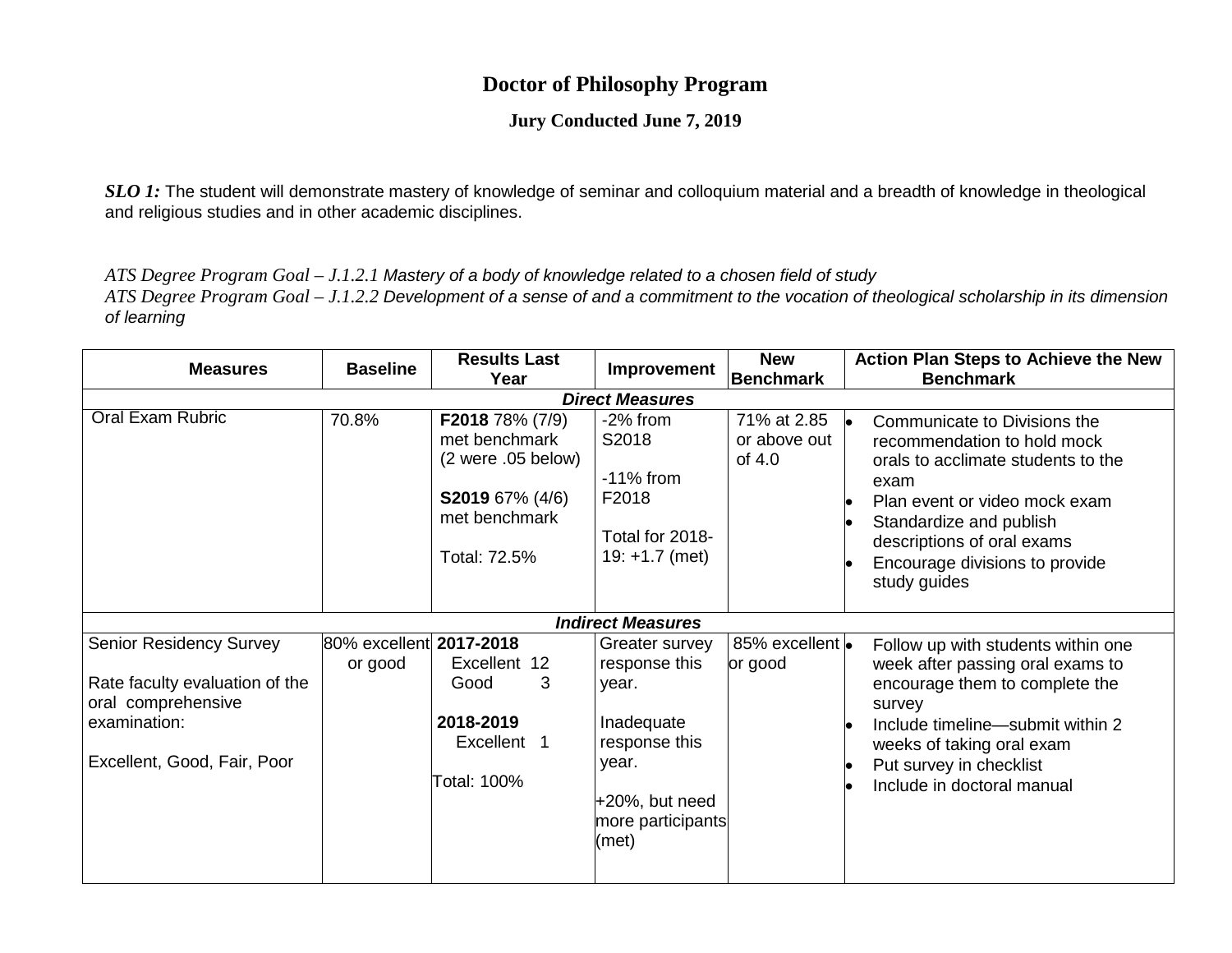*SLO 2:* The student will demonstrate excellence in research.

## *ATS Degree Program Goal –J.1.2.1 Excellence in designing, implementing, and reporting research*

*ATS Degree Program Goal – J.1.2.2 Development of a sense of and a commitment to the vocation of theological scholarship in its dimension of research*

| <b>Measures</b>                                                             | <b>Baseline</b> | <b>Results Last Year</b>                                                                                                                                                 | Improvement                                                                       | <b>New</b><br><b>Benchmark</b>                          | <b>Action Plan Steps to Achieve the</b><br><b>New Benchmark</b>                                                                                                                                                                                                                                                                               |
|-----------------------------------------------------------------------------|-----------------|--------------------------------------------------------------------------------------------------------------------------------------------------------------------------|-----------------------------------------------------------------------------------|---------------------------------------------------------|-----------------------------------------------------------------------------------------------------------------------------------------------------------------------------------------------------------------------------------------------------------------------------------------------------------------------------------------------|
|                                                                             |                 | <b>Direct Measures</b>                                                                                                                                                   |                                                                                   |                                                         |                                                                                                                                                                                                                                                                                                                                               |
| <b>Dissertation Defense</b><br><b>Rubric</b>                                | 66.8%           | F2018 50% met<br>benchmark $(N = 6)$<br><b>S2019</b> 100% met<br>benchmark $(N = 7)$<br><b>Total: 75%</b>                                                                | -8% from<br>S2018<br>$+50\%$ from<br>F2018<br>$+8.2%$ (met)                       | 71% at 3.25 or <b>.</b><br>above out of<br>4.0          | In August faculty training, remind<br>faculty to encourage students to<br>review the dissertation defense<br>rubric when preparing for the<br>defense<br>In correspondence about defense<br>dates, include link to rubric                                                                                                                     |
| Number of student<br>paper presentations<br>at academic society<br>meetings | 8%              | F2017-S2018 8.8%<br>$(13/147)$ presented 15<br>papers-10.2%<br>F2018-S2019 10.5%<br>(16/152) presented 20<br>papers-13.2%<br>Total average of papers<br>presented: 11.7% | $-0.4%$ from<br>S2017<br>$+1.7%$<br>Improvement<br>Total Average:<br>$+3.7$ (met) | 10% of<br>nonrepeating<br>headcount in<br>academic year | Encourage students in seminars<br>$\bullet$<br>and syllabi to present papers.<br>Include dates for society meetings<br>in syllabi<br>Continue to publish submission<br>$\bullet$<br>deadlines in monthly newsletter to<br>students and faculty<br>Encourage faculty to require<br>students to write presentation-<br>ready papers in seminars |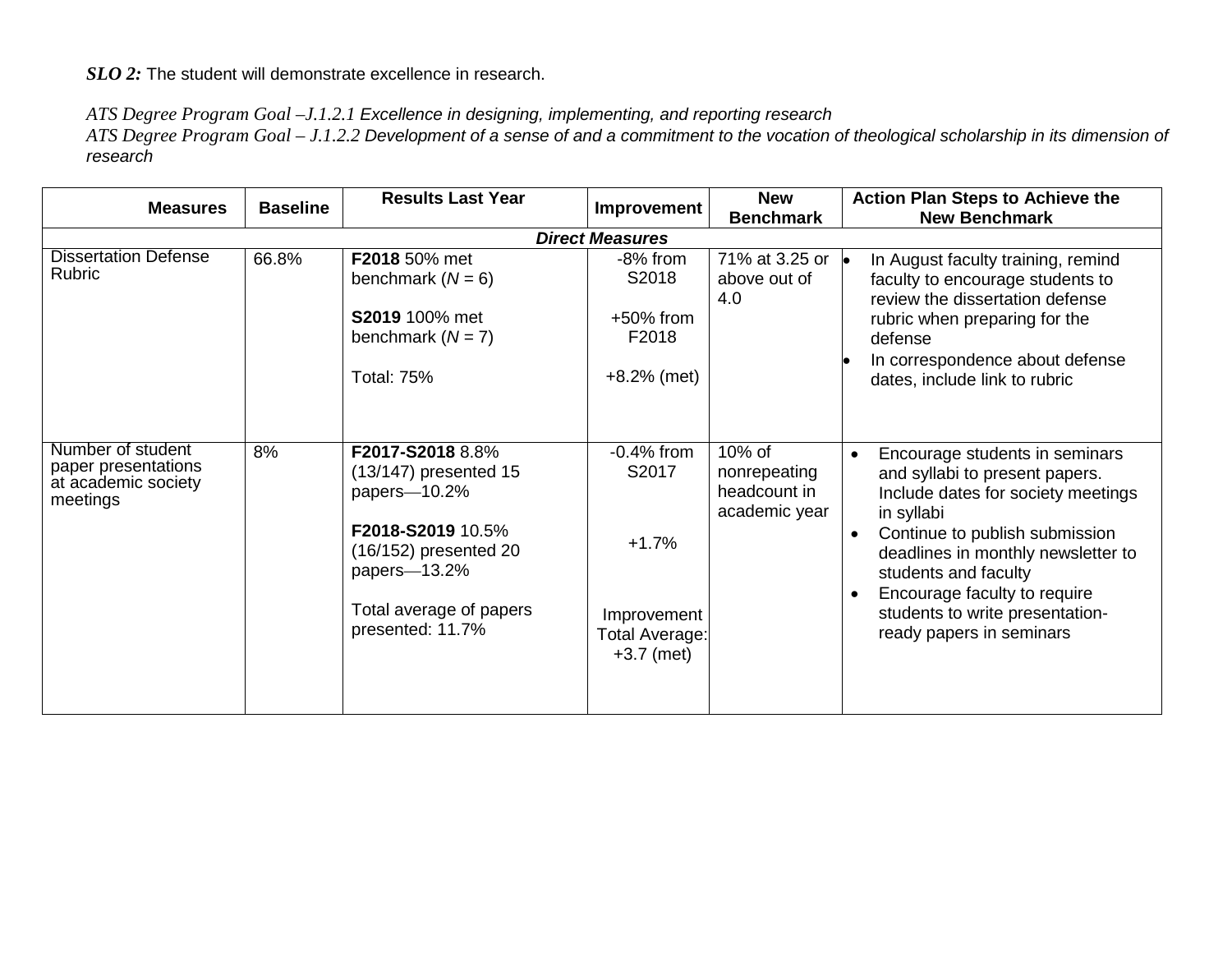| Student awards                           | 5 Awards | Josh Peeler, EHS Emerging<br><b>Scholars Grant</b><br>Anthony Daw, ETS student<br>paper 1 <sup>st</sup> place<br>Ron Lindo, Derek Kitterin:<br><b>Cunningham Travel</b><br>Karla McGehee: SPCE<br><b>McGee Doctoral Scholars:</b><br><b>Tommy Doughty,</b><br><b>Christina Sebastian</b><br>Fellowships Awarded and<br>begun 2018-2019:<br>Preaching: Russ Zwerner<br><b>OT: Ron Lindo</b><br>NT: Jonathan Borland<br>Counseling: Jamie<br>Klemashevich<br>Total: 11 | $+6$ (Met) | 6 Awards | $\bullet$              | Continue to publicize awards-<br>NOBTS, regional, and national                                       |
|------------------------------------------|----------|----------------------------------------------------------------------------------------------------------------------------------------------------------------------------------------------------------------------------------------------------------------------------------------------------------------------------------------------------------------------------------------------------------------------------------------------------------------------|------------|----------|------------------------|------------------------------------------------------------------------------------------------------|
| <b>Student publications</b><br>2018-2019 | 12       | Obbie Todd: 3 journal<br>articles, 1 book chapter<br><b>Brantley Scott: 1 journal</b><br>article<br>F2018 5 students in 3<br>divisions submitted 8 book<br>reviews<br>S2019 3 students in 2<br>divisions submitted 4 book<br>reviews<br>Total: 17                                                                                                                                                                                                                    | $+5$ (met) | 13       | $\bullet$<br>$\bullet$ | Continue to announce when<br>students publish<br>Encourage students in multiple<br>venues to publish |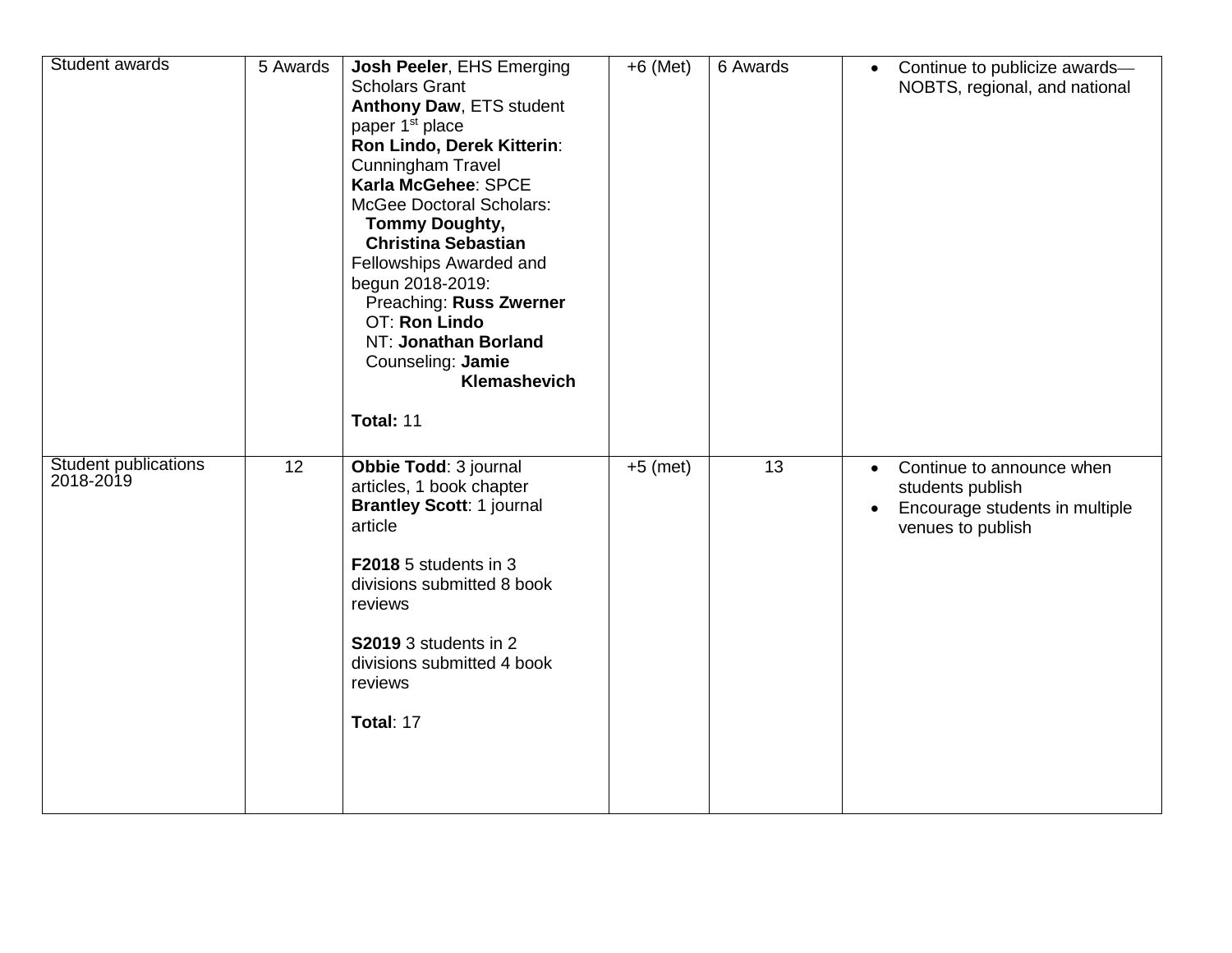|                             | <b>Indirect Measures</b>                                                                                                                                                                                                                                                                                                                        |                                                                                                                                                                                                                                                                                                                              |
|-----------------------------|-------------------------------------------------------------------------------------------------------------------------------------------------------------------------------------------------------------------------------------------------------------------------------------------------------------------------------------------------|------------------------------------------------------------------------------------------------------------------------------------------------------------------------------------------------------------------------------------------------------------------------------------------------------------------------------|
| Alumni Survey<br>$(N = 17)$ | Not all seminars had<br>research paper assignments<br>(note: one person).<br>In some courses students<br>did not get feedback; papers<br>were not returned; professor<br>did not respond to e-mails.<br>Only certain students were<br>encouraged to present<br>papers at academic<br>meetings.<br>Not enough help with<br>research and writing. | Include the following as talking points<br>in August faculty training:<br>Greater focus on research<br>Emphasize faculty feedback and<br>peer review on student papers<br>Encourage timely response to<br>$\bullet$<br>student correspondence<br>Consider caps on large seminars<br>to create margin for faculty<br>feedback |
|                             | Constructive criticism<br>needed.                                                                                                                                                                                                                                                                                                               |                                                                                                                                                                                                                                                                                                                              |
|                             |                                                                                                                                                                                                                                                                                                                                                 |                                                                                                                                                                                                                                                                                                                              |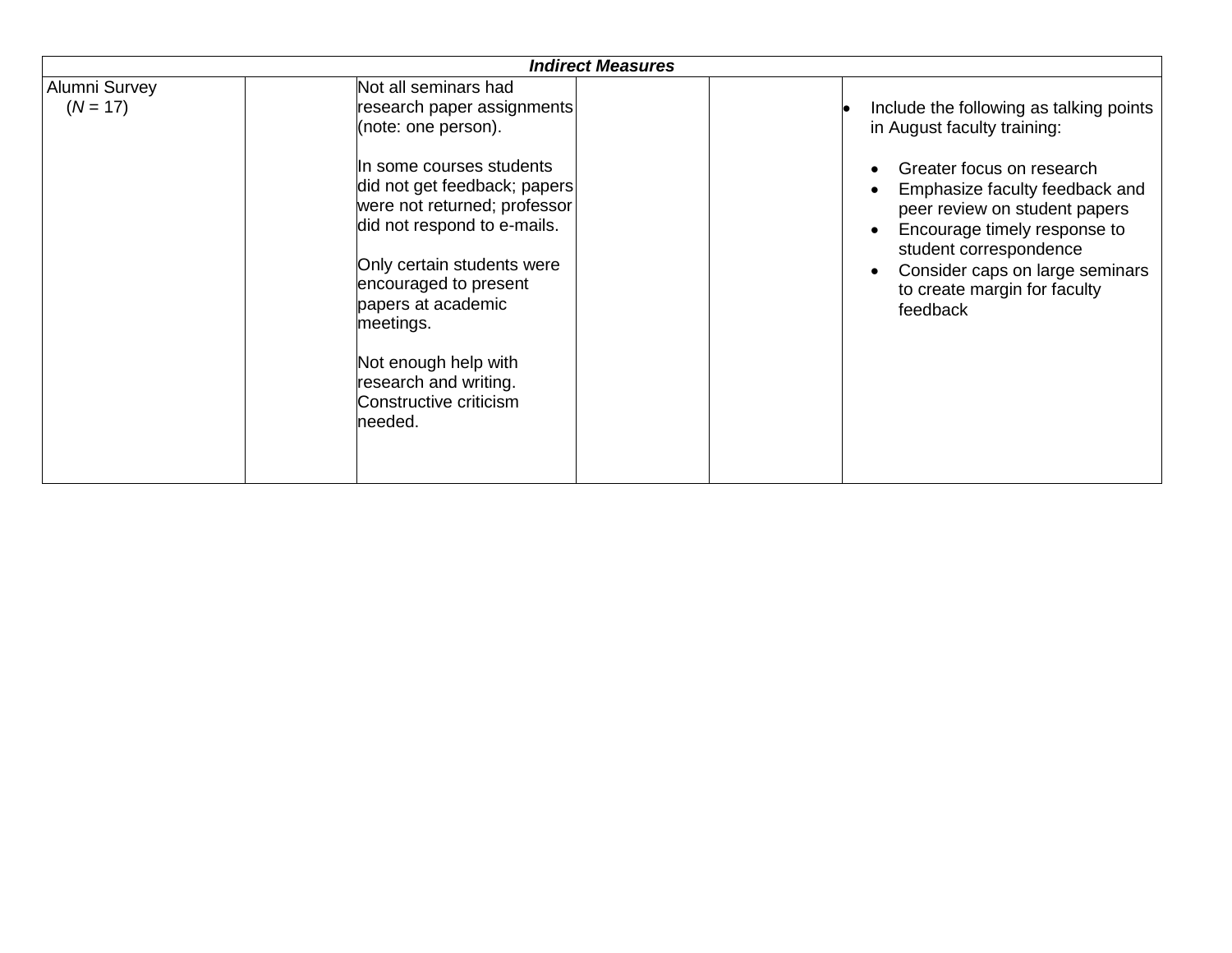*SLO 3:* The student will demonstrate proficiency in imparting the knowledge of the chosen field through teaching and other communication skills.

*ATS Degree Program Goal –J.1.2.1 Advance theological understanding for the sake of church, academy, and society ATS Degree Program Goal – J.1.2.2 Development of a sense of and a commitment to the vocation of theological scholarship in its dimension of teaching*

| <b>Measures</b>                                       | <b>Baseline</b>                                               | <b>Results Last Year</b>                                                                                                                                | Improvement                                                                                                                        | <b>New</b><br><b>Benchmark</b>                                                                                          | <b>Action Plan Steps to Achieve the New</b><br><b>Benchmark</b>                                                                                                                                                                                                                                                    |  |  |
|-------------------------------------------------------|---------------------------------------------------------------|---------------------------------------------------------------------------------------------------------------------------------------------------------|------------------------------------------------------------------------------------------------------------------------------------|-------------------------------------------------------------------------------------------------------------------------|--------------------------------------------------------------------------------------------------------------------------------------------------------------------------------------------------------------------------------------------------------------------------------------------------------------------|--|--|
| <b>Direct Measures</b>                                |                                                               |                                                                                                                                                         |                                                                                                                                    |                                                                                                                         |                                                                                                                                                                                                                                                                                                                    |  |  |
| Teaching<br>Presentation<br><b>Rubric</b>             | 75.7%                                                         | F2018 20% (2/10) met<br>the benchmark.<br>S2019 22% (2/9)<br>met the benchmark.<br>Total average: 21%<br>met benchmark                                  | 0% from S2018<br>$+2\%$ from<br>F2018<br>-54.7 (did not<br>meet)<br>Note: changes<br>already in place                              | 70% at 4.0 or<br>above out of<br>5.0<br>Note: reset<br>from 2.7 out<br>of 3.0 to a 5.0<br>scale                         | Change teaching presentation rubric to<br>reflect goals for the Teaching in Higher<br>Education program seminar<br>Update new rubric to 5-point evaluation<br>scale; add teaching plan to rubric                                                                                                                   |  |  |
| Number of<br>students<br>teaching<br>contract classes | 2015-2016<br>23% (28/122)<br>students<br>taught 79<br>courses | 2016-2017 16.8%<br>(22/131) taught 53<br>classes)<br>2017-2018 7.5%<br>(11/147) taught 12<br>classes<br>2018-2019 6.6%<br>(10/152) taught 14<br>classes | -9.3% from 2016-<br>17 to 2017-18<br>-0.9% from 2017-<br>2018 to 2018-19<br>-16.4%: 2018-19<br>total to baseline<br>(did not meet) | 10% of<br>nonrepeating<br>headcount<br>(SYNC reduces<br>teaching<br>opportunities to<br>online or<br>extension centers) | Encourage divisions to use students with<br>ThMs as instructors or co-teachers of<br>contract courses<br>Track teaching in non-NOBTS venues<br>Encourage faculty mentors to<br>allow PhD students to teach<br>sessions in their semester courses<br>and workshops and emphasize<br>that students need the practice |  |  |
|                                                       |                                                               |                                                                                                                                                         | <b>Indirect Measures</b>                                                                                                           |                                                                                                                         |                                                                                                                                                                                                                                                                                                                    |  |  |
| <b>Mentoring Survey</b>                               | 65% excellent or<br>adequate                                  | How much help did you<br>receive?<br>Excellent 3<br>Adequate 1<br>Minimal<br>None<br>Total: 67 $\sqrt{2}$                                               | $+2\%$ (met)                                                                                                                       | 70% excellent or<br>adequate                                                                                            | Create a document stating expectations<br>for chairs and teaching mentors-making<br>contact, addressing common issues, etc.<br>Point to resources to help<br>Remind chairs and teaching mentors to<br>follow students who are teaching in<br><b>NOBTS</b> courses                                                  |  |  |
| Student awards                                        |                                                               | <b>Fabio Castellanos,</b><br><b>Christina Sebastian:</b><br>Wabash Teaching<br>Seminar scholarships                                                     |                                                                                                                                    |                                                                                                                         |                                                                                                                                                                                                                                                                                                                    |  |  |